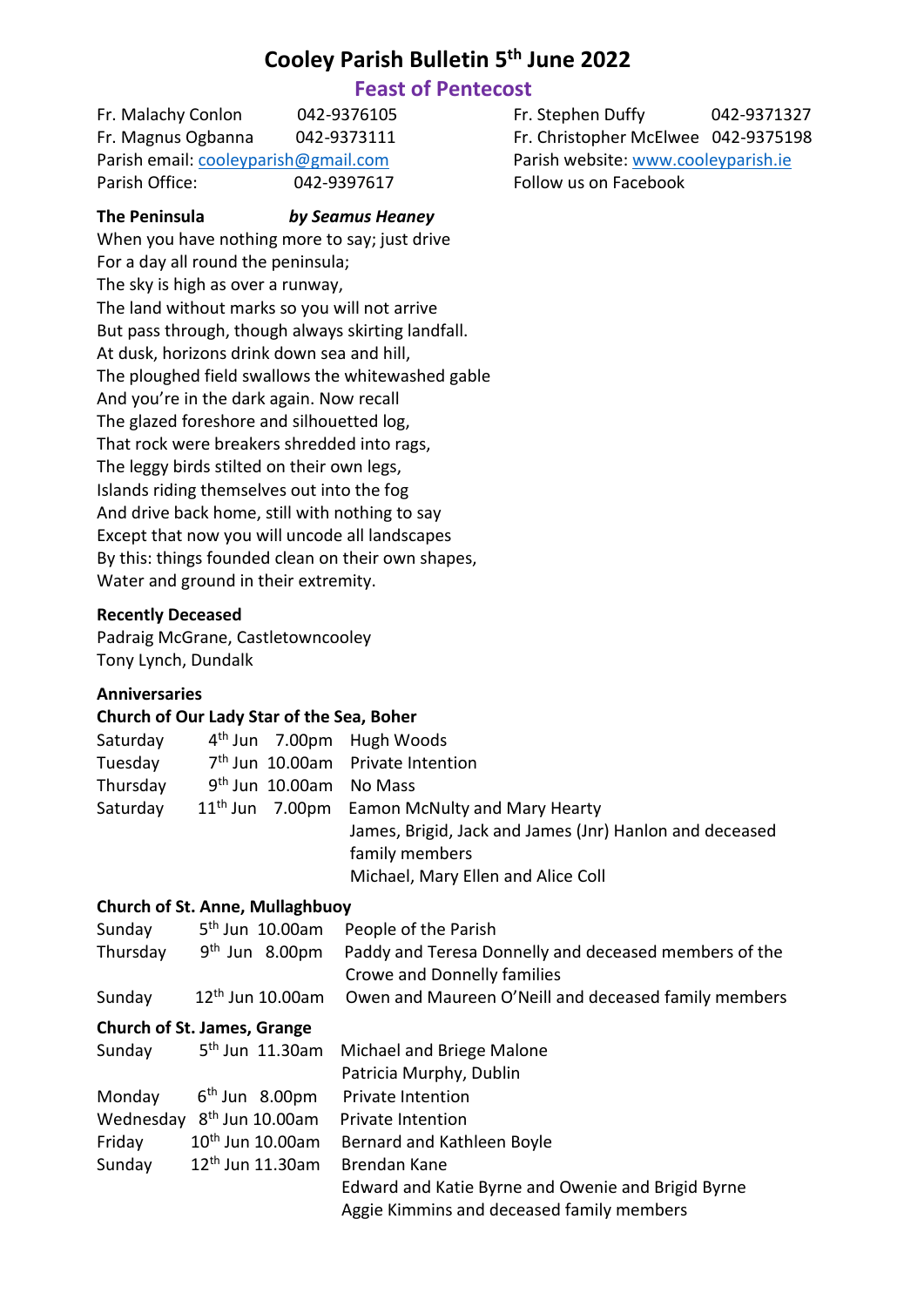# **Baptisms (by arrangement)**

Baptisms will be celebrated on Saturday evenings at 5.00pm

#### **Funerals**

When a Funeral Mass is being celebrated in the Parish there will be no other Mass celebrated that day

#### **Parish Bulletin**

Anyone who would like a copy of the bulletin sent to them by email each week should request this by emailing the Parish office at: [cooleyparish@gmail.com](mailto:cooleyparish@gmail.com)

#### **First Friday Calls**

Fr. Malachy will visit the old and housebound **on Friday 10th June** – **please note change of date!**

#### **Trocaire Lenten Appeal**

Trocaire Lenten Appeal – amount to date €6261

#### **Cemetery Mass and Blessing of Graves 2022**

Grange cemetery - Sunday 19<sup>th</sup> June at 11.30am Parishioners and encouraged to tidy graves in the coming weeks in preparation for Cemetery Mass and Blessing of Graves Boher cemetery - Saturday 23rd July at 7pm

Cill Mhuire - Monday 15<sup>th</sup> August at 7pm

#### **Grange Cemetery**

Please note Grange Cemetery will be **closed to the public this Tuesday 7th June** for maintenance work

#### **No Eucharistic Adoration**

Please note there will be **No Eucharistic Adoration on Saturday 11th June** in the Church of St. James, Grange from 10.00am  $-$  1.00pm. Adoration will resume on Saturday 18<sup>th</sup> June. Given the war in Ukraine, this is an opportunity to pray for much needed peace in the world and in all our hearts.

#### **Pastoral Council**

As we invite parishioners to engage with the Synodal Pathway, we welcome ideas and suggestions as to how we might more faithfully answer God's call as a Parish Community. Contact any member of the Pastoral Council or the Parish Office directly at [cooleyparish@gmail.com](mailto:cooleyparish@gmail.com)

#### **Cooley Parish Pilgrimage to Lourdes**

Pilgrimage from Cooley Parish to Lourdes will take place Friday 26<sup>th</sup> August 2022 for 5 nights full board accommodation in Hotel La Solitude €799 per person sharing – deposit of €250 per person now payable Contact Parochial House 042-9376105 or the Parish Office 042-9397617.

#### **Chaplet of the Divine Mercy – today Sunday 5th June**

Confessions from 2.30pm and Holy Hour from 3pm in St. Nicholas' Church Dundalk with veneration of the Relics of St. Faustina. Come and receive God's blessing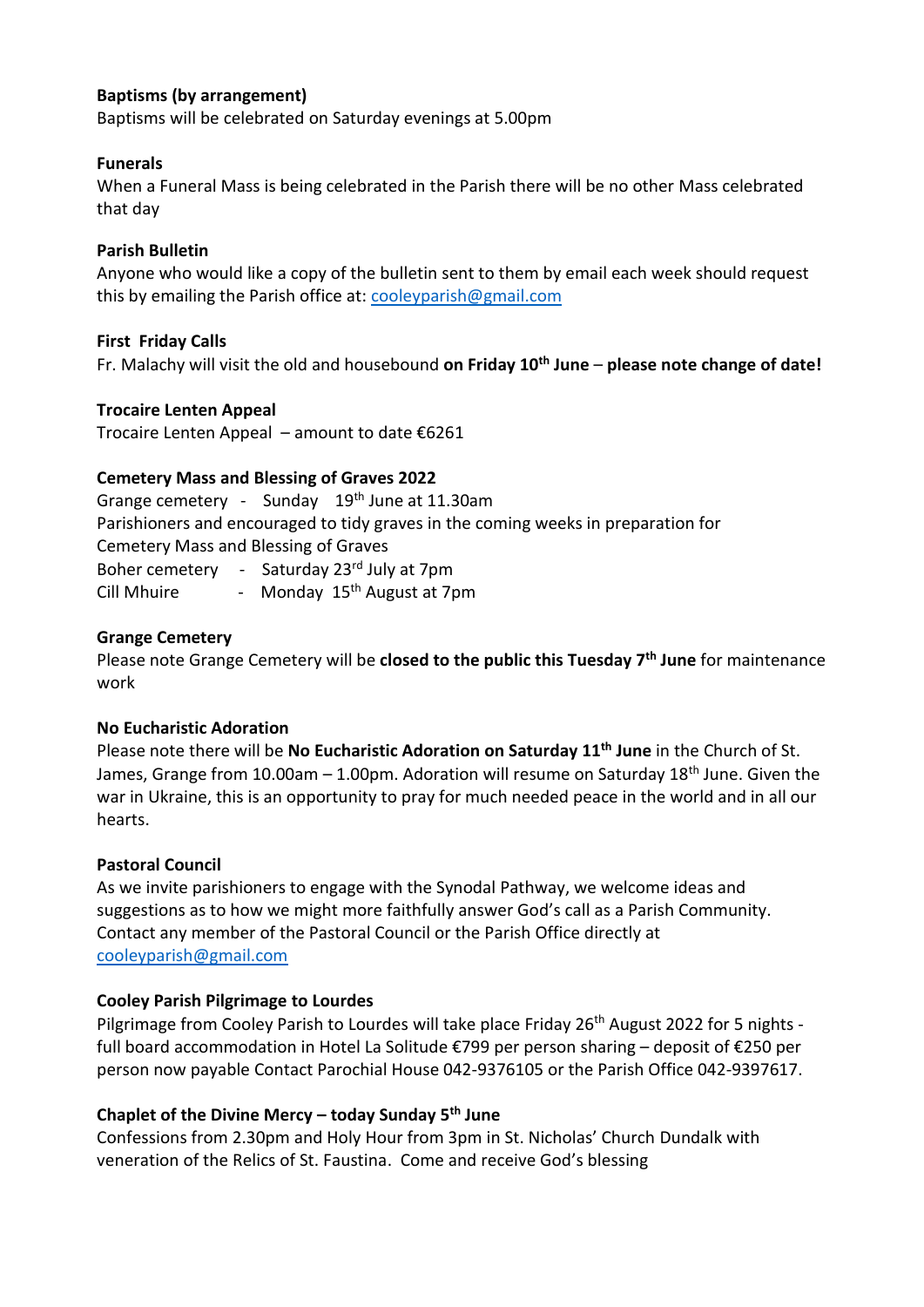### **Lough Derg Re-Opens**

Lough Derg welcomes Pilgrims again with a full Pilgrimage programme this summer:

- 3 Day Pilgrimage:  $1^{st}$  Jun  $15^{th}$  Aug. Booking advised. Concessions available for students, senior & groups
- 1 Day Retreats and guided Pilgrim Path experience: dates in May and late August through September.

Booking essential. All booking info at [www.loughderg.org,](http://www.loughderg.org/) email [info@loughderg.org](mailto:info@loughderg.org) or 0719861518

# **HomeInstead care for the Aging Adults**

Visit<www.HomeInstead.ie/Become-a-CAREGiver> or call 041-2132322 to become a carer in our community

# **ALONE – Volunteer Support**

ALONE provides many services to Older People in our area to enable them to stay living at home for longer. ALONE recruits, trains and supports Volunteers for two services:

- 1. Visitation and Befriending Service, which is where a volunteer gives an hour a week of their time to provide companionship to an Older Person.
- 2. Telephone Support and Befriending Service, which is where a volunteer makes friendly calls to Older People once a week for a 2-hour shift.

We currently have older people in our surrounding area looking for both of these services. Would you be willing to provide companionship or make calls to Older People once a week? ALONE are seeking volunteers in our area. Full training and support provided. Contact: 086- 1085965 or [volunteer@alone.ie](mailto:volunteer@alone.ie)

# **Mental Health Relative Support Group**

Support Group for Relatives and Friends who support people with mental health difficulties takes place on First Wednesday of each Month at 7.30pm in Boardroom, Ardee Business Park, Hale Street, Ardee.

# **Car Boot Sale – today Sunday 5th June - Local Red Cross Ukrainian Appeal**

Car Boot Sale and Craft Fair on **Sunday 5 th June from 10am** at St. Mary's Parochial Hall, Cooley. For more info contact 087-7465984

#### **Cooley Community Projects Limited – Vacancies**

| 1 Caretaker – Cooley                               | closing date 24/06/2022 |  |  |
|----------------------------------------------------|-------------------------|--|--|
| 1 Caretaker – Omeath                               | closing date 24/06/2022 |  |  |
| 1 Environmental worker - Omeath                    | closing date 24/06/2022 |  |  |
| Phone Ambrose 042-9376077 or cooleyceltd@gmail.com |                         |  |  |

#### **Church Gate Collection**

| This weekend | $\overline{\phantom{a}}$ | St. Vincent de Paul           |
|--------------|--------------------------|-------------------------------|
| Next weekend | $\overline{\phantom{0}}$ | <b>Glenmore Athletic Club</b> |

#### **Permit for Church Gate Collections**

All Church Gate Collections must give a copy of a valid Garda Permit to the Parish Office at least 2 weeks before the collection